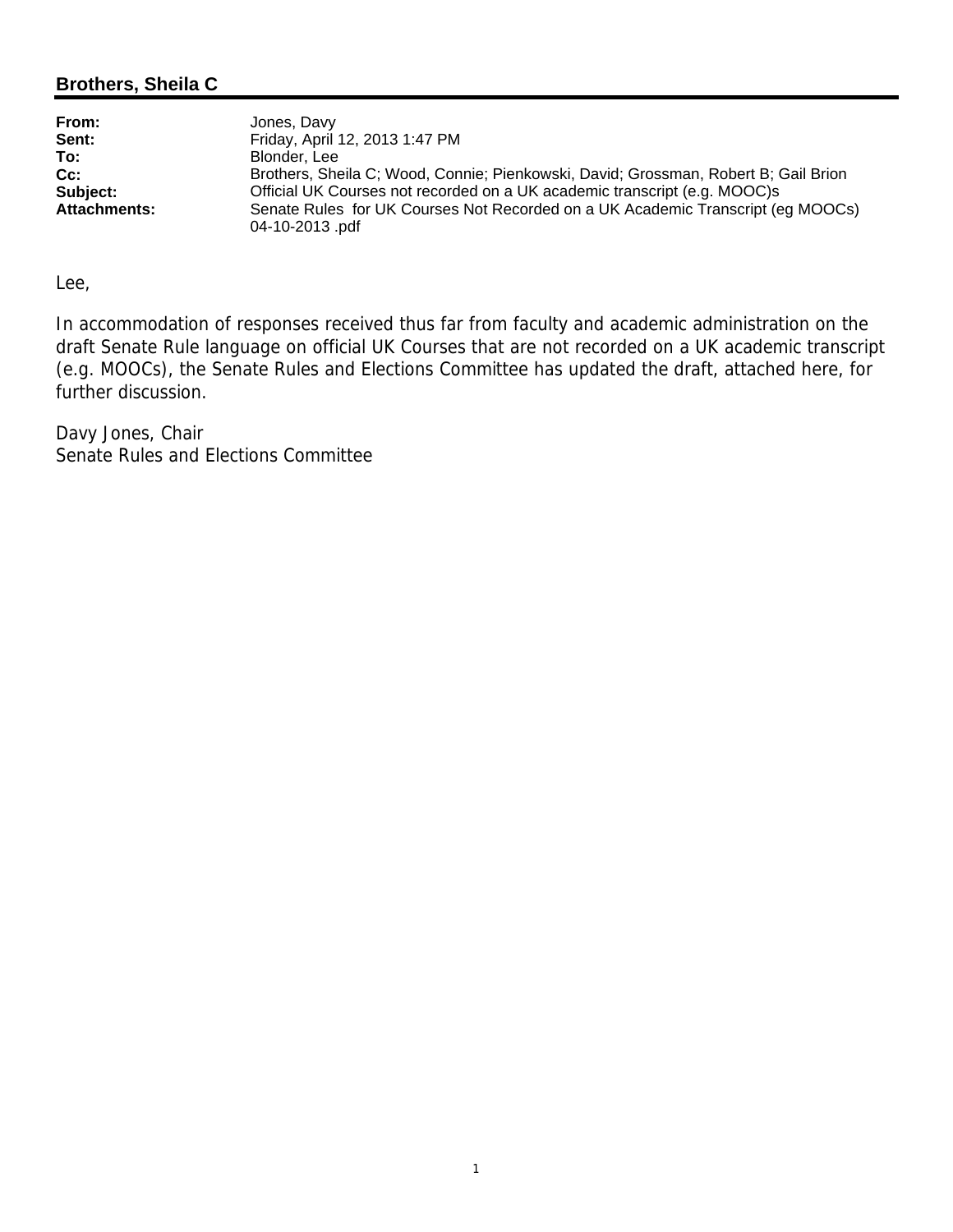### **3.3.0 PROCEDURES FOR PROCESSING COURSES AND CHANGES IN COURSES** [US: 11/14/88; US 10/11/99; US: 5/7/12]

Applications for initiating new courses, changing existing courses, or deleting courses must be processed as provided in this rule. This rule also applies to new or existing courses that are advertised as UK courses (e.g., by bearing the UK logo), are taught by UK faculty, and are offered to the public, even if they are not recorded on a UK transcript and cannot be used toward a UK certificate or degree.

This rule also applies to new or existing courses advertised as UK courses that bear the UK logo, are taught by UK faculty, and are offered to the public. This rule applies regardless of whether or not the course is recorded on an academic transcript and whether or not the course is eligible toward a UK certificate or degree. This rule does not apply to activities by faculty or other UK employees in which they use the UK logo simply to indicate their status as UK employees.

# **3.3.1 Definitions** [US: 5/7/12]

**A.** If changes to a course are being proposed as a part of a new academic program or change to an academic program, then those course changes shall be incorporated into the proposal for academic program change that is processed pursuant to SR 3.2.

**B.** A change in course content that does not affect (i) use of the course to satisfy program requirements; (ii) course number; (iii) course credit hours; or (iv) course title, is not considered as a change to an academic program and shall be processed according to SR 3.3.

## **3.3.2 Forms to be Used** [US: 5/7/12]

Senate Council-approved forms and other mechanisms to initiate proposals concerning courses are available at [\[http:www.uky.edu/Faculty/Senate/forms.htm\]](http://www.uky.edu/Faculty/Senate/forms.htm) and shall be used to initiate proposals under SR 3.3. In the case of courses that will be evaluated by the Health Care Colleges Council (HCCC; see subsection 3.3.3.B.1 below), the initiator of the proposal shall contact the chair of the HCCC or, in the case of courses from the College of Law, the appropriate associate dean, for information on the Senate Councilapproved proposal submission format.

## **3.3.3 Procedures to be Used** [US: 5/7/12]

#### **A. Courses that Cannot be Used Toward a UK Degree or Certificate**

If a proposed course will not be recorded on UK transcripts and cannot be used toward a Senate-approved certificate or degree, then final approval of the course is conducted pursuant to the Rules of the College of the originating educational unit and does not require approval above the level of the College.

However, if the originating educational unit is not administratively housed in a college, then the department chair or director shall forward the proposal to the appropriate Academic Council, pursuant to 3.3.3.C.1 below.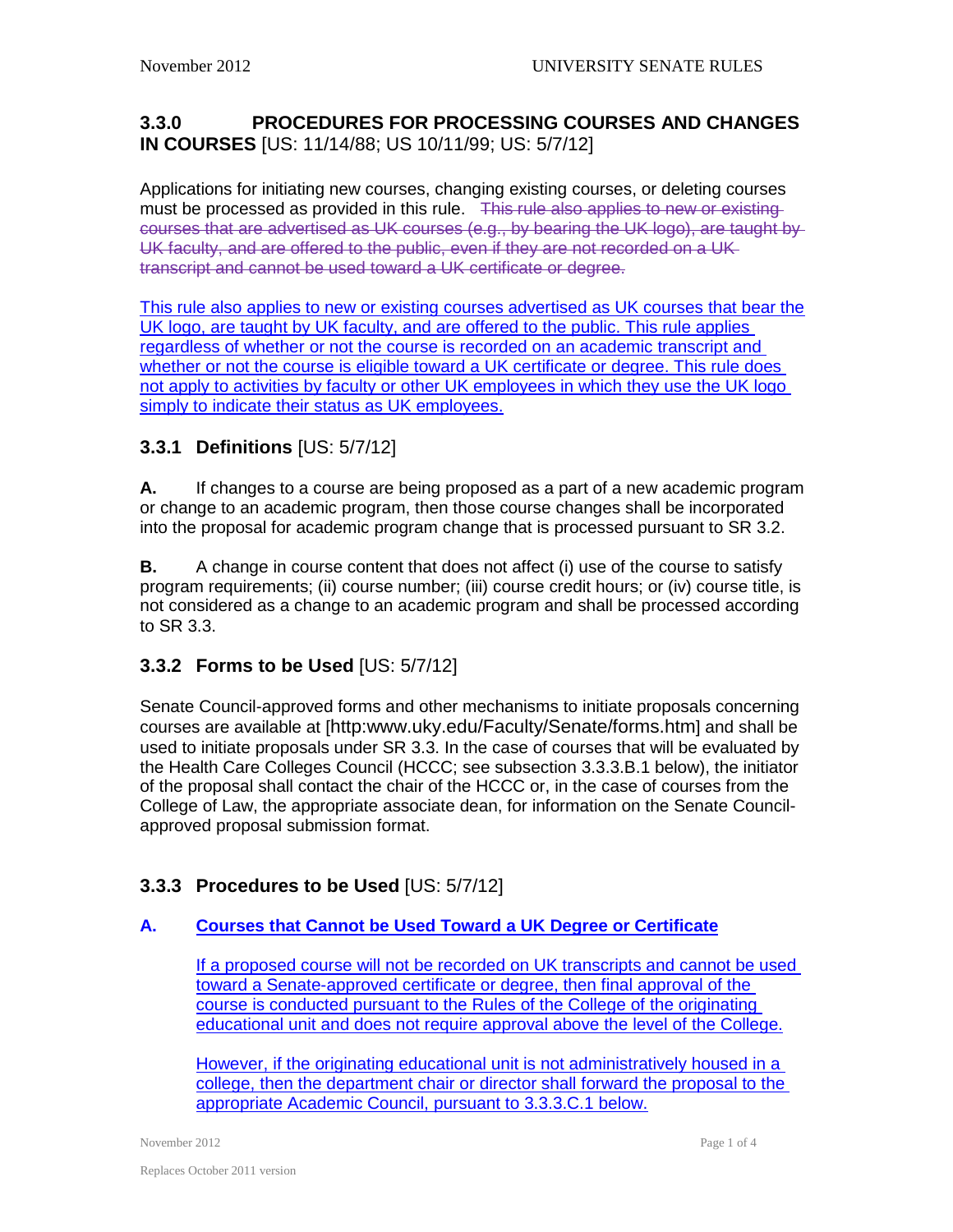#### **B. Approval by the Educational Unit Faculty** [US: 5/7/12]

**1.** The Faculty of the originating educational unit decides whether to approve proposals for new courses or changes to courses (including changes to courses in the educational unit's University Scholars program and in dual degree programs) (GR VII.A.6(b)); SR 3.2.A.3, below). For the Honors Program and UK Core, the "Faculty" within the meaning of this rule is the body identified by the University Senate to perform the educational policy-making functions of the respective program. [SREC 8/18/06; US: 5/7/12]

If the originating educational unit is not administratively housed in a college, then the department chair or director shall forward the proposal to the appropriate Academic Council, pursuant to 3.3.3.B.1 below. Otherwise, the The The department chair/director shall forward the proposal to the College Faculty a proposal arising under SR 3.3 in a manner prescribed by the College Faculty Rules. The chair/director's transmittal attests thereby that the proposal has been approved in accordance with the Rules of the Faculty of the originating unit. The department chair/director may include a separate opinion on the academic merits or on the administrative feasibility of the proposal.

\* For the purposes of this rule and graduate courses, "The Faculty of the originating educational unit" means the members of the graduate faculty of the program. [SREC: 10/25/12]

Courses for dual degree programs are simultaneously considered for approval by the respective unit faculties pursuant to the above procedures. One of the chairs/directors shall forward the approved proposal to the College Faculty, or, in the case of dual degree programs that cross colleges, to each College Faculty.

**2.** In cases of proposals concerning courses for undergraduate or professional certificates or degrees, the College Faculty decides whether to approve the proposal (GR VII.A.4(c)). The dean shall forward an approved proposal to the appropriate academic council of the Senate (SR 3.2.B), attesting thereby that the proposal has been approved in accordance with the College Faculty Rules. The dean may include a separate opinion on the academic merits or administrative feasibility of the proposal (GR VII.B.3).

Courses for dual degree programs are simultaneously considered for approval by each College Faculty pursuant to the above procedures. The respective deans may include separate opinions on the academic merits or on the administrative feasibility of the proposal. One of the deans shall forward a single proposal for the dual degree course to the appropriate academic council of the Senate.

**3.** UK Core Program. Changes in the UK Core Program are submitted by the college first to the Undergraduate Council, before action by the UK Core Education Committee. [US: 5/7/12]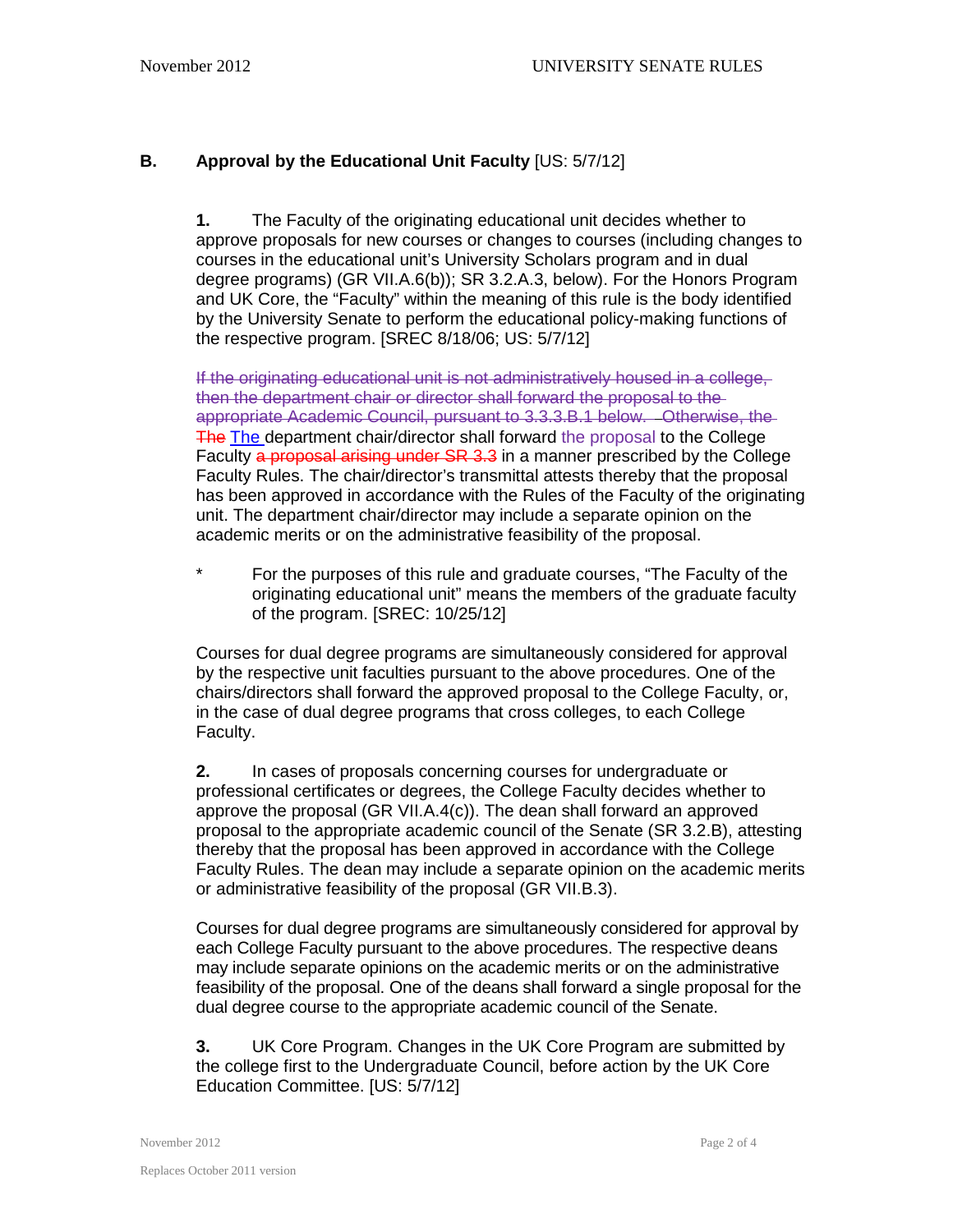\* Under this rule the Undergraduate Council may opt to use a process in which a course must first be approved by the UK Core Education Committee before action by the Undergraduate Council [SREC: 8/23/12]

#### **C. Approval by Academic Council** [US: 10/11/99; SREC: 6/8/06; US: 5/7/12]

**1. Jurisdiction**. The dean shall forward the proposal to the appropriate academic council as provided in this subpart SR 3.3.B.1. Responsibility for the approval of new courses, changes in courses and deletion of courses (except for minor course changes as defined in SR 3.3.3.B.1.F, below), shall be vested in the appropriate academic council as follows: [US: 5/7/12]

**(a) Health care college professional programs.** Proposals concerning courses for either a professional certificate or a degree program in a health profession that are recommended by a health care college shall be forwarded first to the HCCC. The HCCC shall act for the University Senate to make a final decision to approve such proposals.

**(b) Other proposals arising from a health care college.** Proposals for courses concerning an undergraduate certificate or degree shall be first forwarded to the HCCC if the program involves the students in health care practices. If approved by the HCCC, the chair of the HCCC shall forward the proposal to the Undergraduate Council (subpart (c), below). Proposals for graduate certificates or degrees from health care colleges are not processed by the HCCC but shall be processed as in subpart (d). [US: 5/7/12]

**(c)** The Undergraduate Council decides whether to approve all proposals concerning courses which may be used for credit toward an undergraduate certificate or degree. The role of the Undergraduate Council is only to recommend when courses are numbered 500-599. The chair of the Undergraduate Council shall forward that recommendation to the Graduate Council.

**(d)** The Graduate Council shall decide whether to approve all proposals concerning courses which may be used for credit toward a graduate certificate or degree. The role of the Graduate Council is only to recommend on courses numbered 400G-499G or in changing a course numbered 500-599 to a course numbered 400-499. The chair of the Graduate Council shall forward that recommendation to the Undergraduate Council.

**(e)** Where the recommendation of the Undergraduate Council on a 500- 599 level course is in disagreement with the decision of the Graduate Council, or in the case when the Graduate Council's recommendation on a 400G-499G level course is in disagreement with the Undergraduate Council, the matter shall be referred to the Senate Council for a decision.